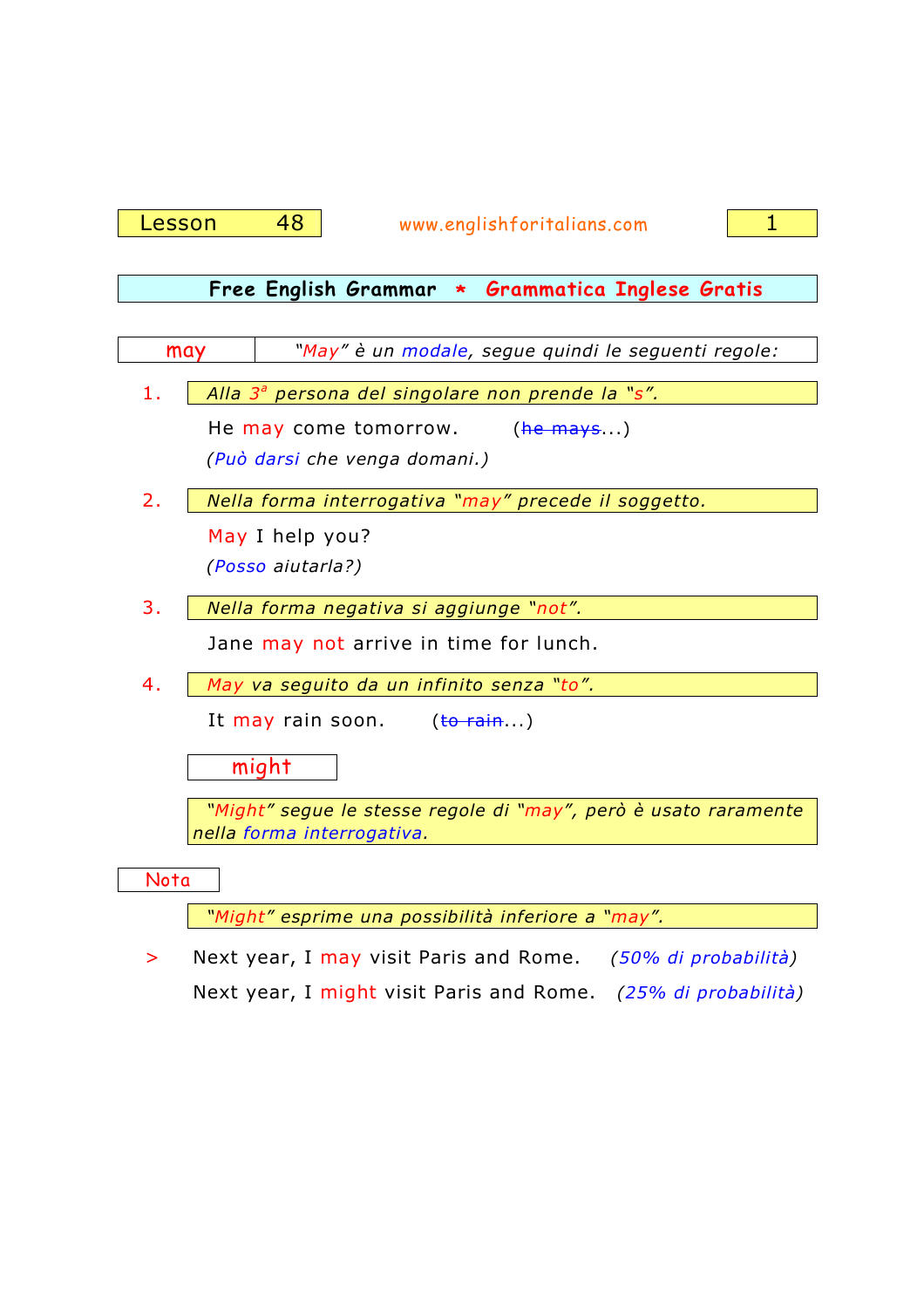

## **Free English Grammar \* Grammatica Inglese Gratis**

1.  $\Box$  may - might

 *Alcune grammatiche inglesi dicono che "may" si dovrebbe usare al "present simple" e "might" al "past simple".* 

I may go to bed early this evening, I feel very tired.

He might have finished before, with some little help.

 *In realtà, "may" e "might" sono intercambiabili.* 

I might go to bed early this evening, I feel very tired.

He may have finished before, if you had helped him.

**<<<**☺**>>>**

Usi di "may"

l

- 1. *Quando non si è sicuri di qualcosa.* 
	- > Miriam may come to see us on Sunday. *(...forse viene...)* It is already half past nine. We may be late for the theatre. Jack telephoned to say that he may not come to the party.
- 2. *Per fare delle richieste cortesi. In linguaggio formale.* 
	- > May I borrow your bicycle for the weekend? Dad, may I go out and play with my friends?
- 3. *Si usa "may not" quando rifiutiamo un permesso in modo enfatico.* 
	- > May I smoke in here?
		- No, you may not!